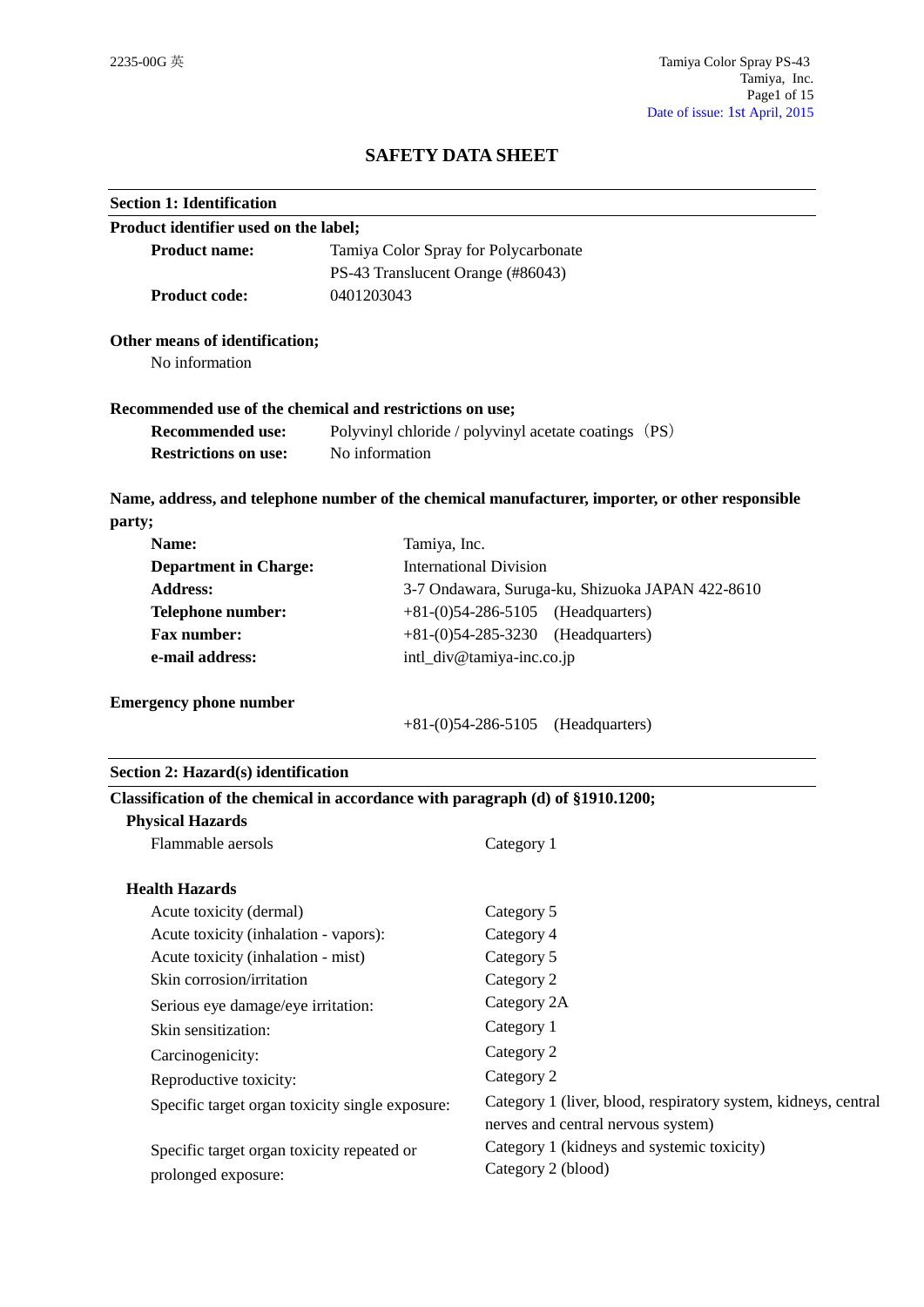## **Environmental Hazards**

Hazardous to the aquatic environment (acute) Category 3

## **Other Hazards**

Contact of liquefied gas with skin may cause frostbite.

**Signal word, hazard statement(s), symbol(s) and precautionary statement(s) in accordance with paragraph (f) of §1910.1200;**

**Symbol(s)**



**Signal word Danger Hazard Statement(s)** 

| <b>Hazard Statement(s)</b>        | H222: Extremely flammable aerosol                             |
|-----------------------------------|---------------------------------------------------------------|
|                                   | H229: Pressurized container: may burst if heated              |
|                                   | H313: May be harmful in contact with skin                     |
|                                   | H315: Causes skin irritation                                  |
|                                   | H317: May cause an allergic skin reaction                     |
|                                   | H319: Causes serious eye irritation                           |
|                                   | H332: Harmful if inhaled                                      |
|                                   | H351: Suspected of causing cancer                             |
|                                   | H361: Suspected of damaging fertility or the unborn child     |
|                                   | H370: Causes damage to organs (liver, blood, respiratory      |
|                                   | system, kidneys, central nerves and central nervous system)   |
|                                   | H372: Causes damage to organs (kidneys and systemic           |
|                                   | toxicity) through prolonged or repeated exposure              |
|                                   | H373: May cause damage to organs (blood) through              |
|                                   | prolonged or repeated exposure                                |
|                                   | H402: Harmful to aquatic life                                 |
| <b>Precautionary Statement(s)</b> |                                                               |
| [Prevention]                      | P201: Obtain special instructions before use.                 |
|                                   | P202: Do not handle until all safety precautions have been    |
|                                   | read and understood.                                          |
|                                   | P210: Keep away from heat/sparks/open flames/hot surfaces. -  |
|                                   | No smoking.                                                   |
|                                   | P211: Do not spray on an open flame or other ignition source. |
|                                   | P233: Keep container tightly closed.                          |
|                                   | P240: Ground/bond container and receiving equipment.          |
|                                   | P241: Use explosion-proof electrical/ventilating/             |
|                                   | lighting/equipment.                                           |
|                                   | P242: Use only non-sparking tools.                            |

P243: Take precautionary measures against static discharge.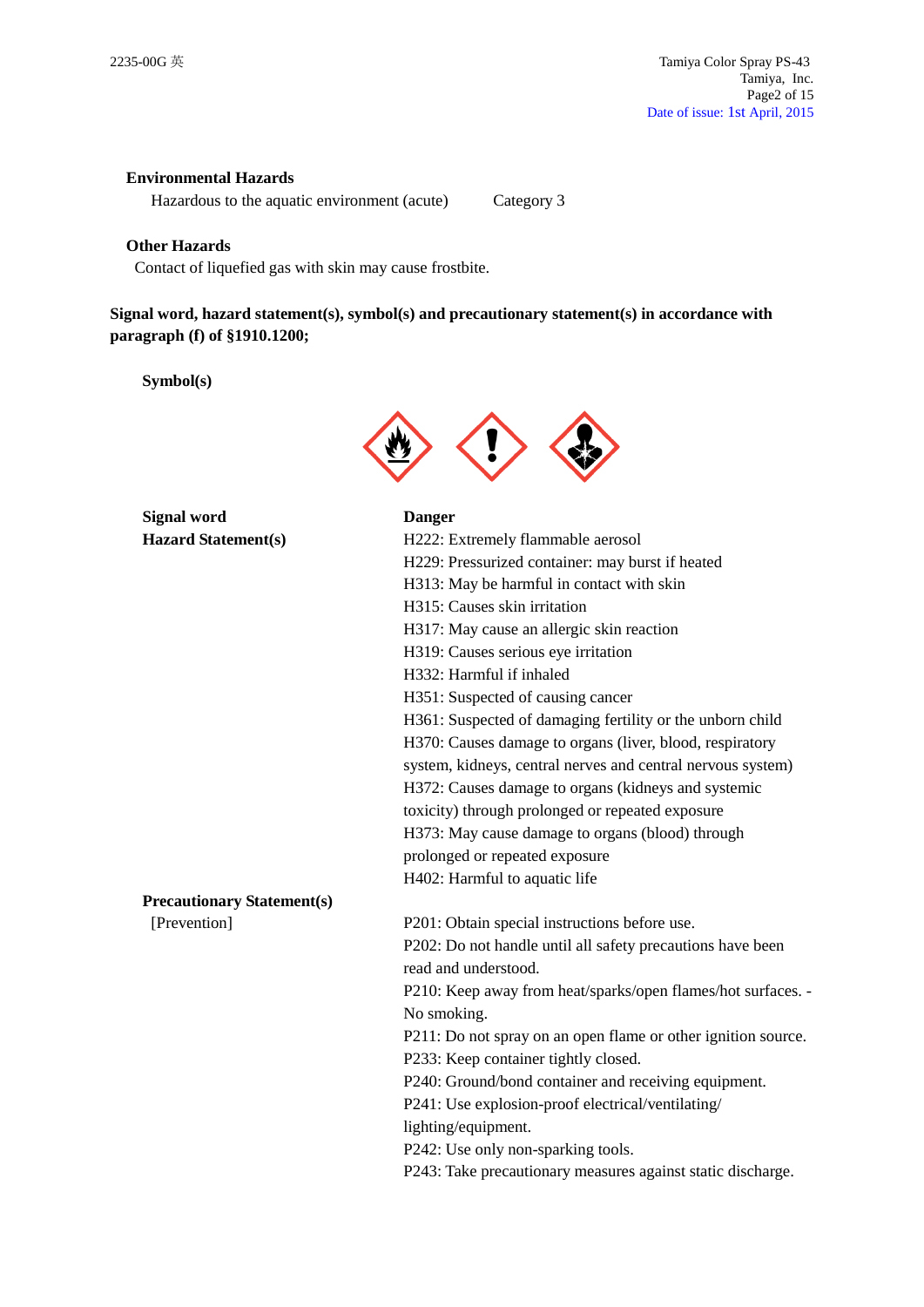|                      | Date of $1880C$ , $18C$ April, $2013$                          |
|----------------------|----------------------------------------------------------------|
|                      | P251: Pressurized container: Do not pierce or burn, even after |
|                      | use.                                                           |
|                      | P260: Do not breathe dust/fume/gas/mist/vapors/spray.          |
|                      | P264: Wash hands thoroughly after handling.                    |
|                      | P270: Do not eat, drink or smoke when using this product.      |
|                      | P271: Use only outdoors or in a well-ventilated area.          |
|                      | P272: Contaminated work clothing must not be allowed out of    |
|                      | the workplace.                                                 |
|                      | P273: Avoid release to the environment.                        |
|                      | P280: Wear protective gloves/protective clothing/eye           |
|                      | protection/face protection.                                    |
| [Emergency response] | P302+P352: If on skin: Wash with plenty of water.              |
|                      | P303+P361+P353: If on skin (or hair): Take off immediately     |
|                      | all contaminated clothing. Rinse skin with water/shower.       |
|                      | P304+P340: If inhaled: Remove person to fresh air and keep     |
|                      | comfortable for breathing.                                     |
|                      | P305+P351+P338: If in eyes: Rinse cautiously with water for    |
|                      | several minutes. Remove contact lenses, if present and easy to |
|                      | do. Continue rinsing.                                          |
|                      | P308+P311: If exposed or concerned: Call a poison              |
|                      | center/doctor.                                                 |
|                      | P308+P313: If exposed or concerned: Get medical                |
|                      | advice/attention.                                              |
|                      | P312: Call a poison center/doctor/if you feel unwell.          |
|                      | P314: Get medical advice/attention if you feel unwell.         |
|                      | P333+P313: If skin irritation or rash occurs: Get medical      |
|                      | advice/attention.                                              |
|                      | P337+P313: If eye irritation persists: Get medical             |
|                      | advice/attention.                                              |
|                      | P363: Wash contaminated clothing before reuse.                 |
|                      | P370+P378: In case of fire: Use suitable extinguishing media   |
|                      | to extinguish.                                                 |
| [Storage]            | P403+P235: Store in a well-ventilated place. Keep cool.        |
|                      | P405: Store locked up.                                         |
|                      | P410+P412: Protect from sunlight. Do not expose to             |
|                      | temperatures exceeding 40°C/104 °F.                            |
| [Disposal]           | P501: Dispose of contents/container in accordance with         |
|                      | local/regional/national/international regulations.             |
|                      |                                                                |

## **Description of any hazards not otherwise classified;**

No information

# **Ingredient with unknown acute toxicity in the mixture**

5 - 10 % of the mixture consists of ingredients of unknown acute toxicity.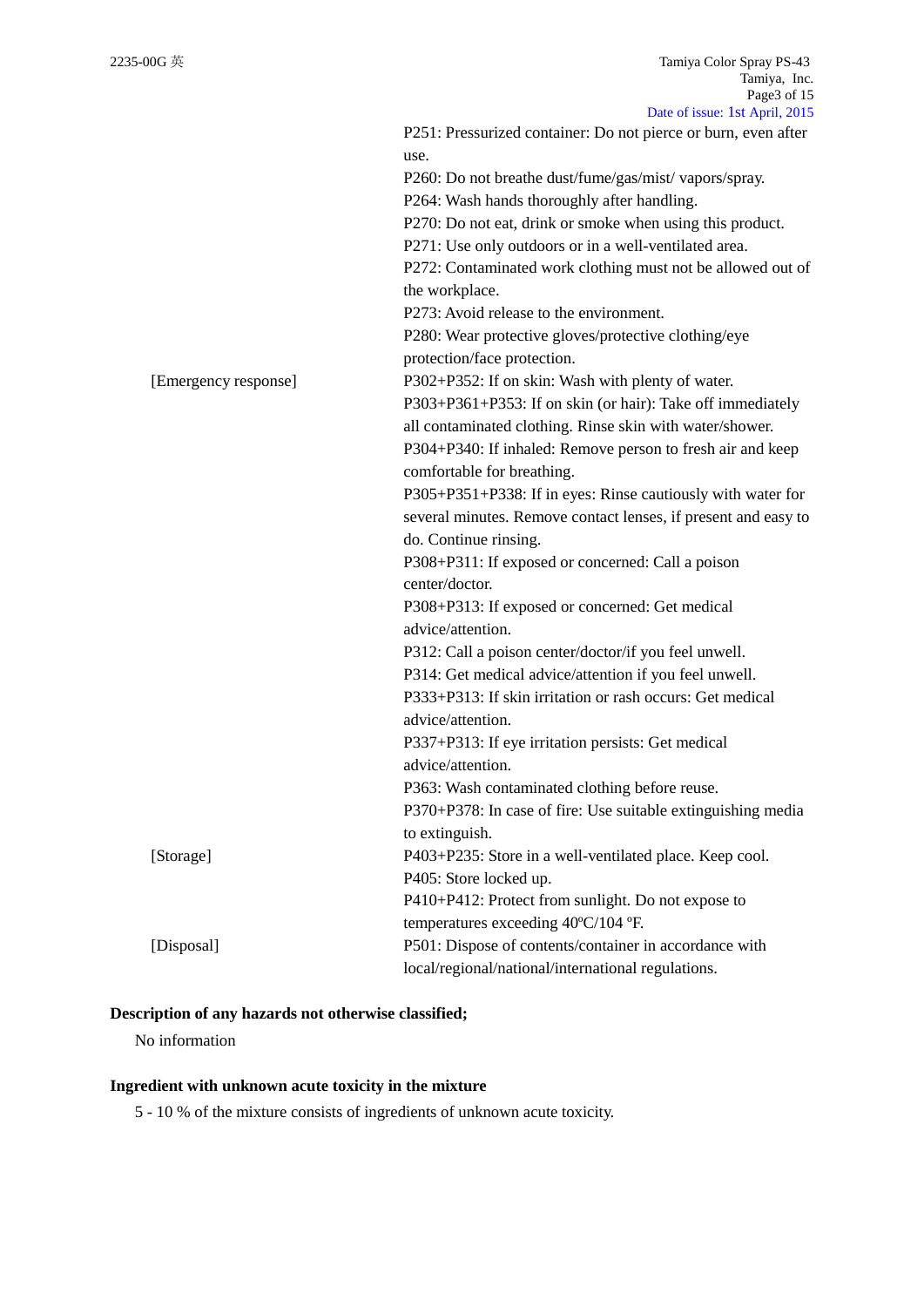# **Section 3: Composition/information on ingredients**

## **Compositions (contents of the product)**

| Chemical name          | CAS No.        | Concentration/<br>concentration<br>ranges (wt $\%$ ) | Chemical Formula |
|------------------------|----------------|------------------------------------------------------|------------------|
| Polyvinyl              |                | $5 - 10$                                             |                  |
| chloride-polyvinyl     |                |                                                      |                  |
| acetate                |                |                                                      |                  |
| Butyl acetate          | 123-86-4       | $5 - 15$                                             | $C_6H_{12}O_2$   |
| iso-Butyl acetate      | 110-19-0       | $10 - 20$                                            | $C_6H_{12}O_2$   |
| Methyl isobutyl ketone | $108 - 10 - 1$ | $5 - 15$                                             | $C_6H_{12}O$     |
| Ethylene glycol        | 111-76-2       | $1 - 5$                                              | $C_6H_{14}O_2$   |
| mono-n-butyl ether     |                |                                                      |                  |
| iso-butyl alcohol      | $78 - 83 - 1$  | $5 - 10$                                             | $C_4H_{10}O$     |
| Acetone                | $67 - 64 - 1$  | $\leq$ 1                                             | $C_3H_6O$        |
| Cyclohexanone          | 108-94-1       | $\leq$ 1                                             | $C_6H_{10}O$     |
| Diacetone alcohol      | 123-42-2       | $1 - 5$                                              | $C_6H_{12}O_2$   |
| Vinyl acetate          | 108-05-4       | 0.5                                                  | $C_4H_6O$        |
| Other ingredients      |                | $1 - 5$                                              |                  |
| Dimethyl ether (as     | 115-10-6       | $40 - 50$                                            | $C_2H_6O$        |
| propellant)            |                |                                                      |                  |

# **Section 4: First-aid measures**

## **Necessary first-aid measures by relevant routes of exposure;**

| <b>IF INHALED</b> | If inhaled a large volume of vapor or gases, immediately<br>remove victim to fresh air and keep patient at rest and warm.<br>If not breathing or breathing is weakened, give artificial<br>respiration. |
|-------------------|---------------------------------------------------------------------------------------------------------------------------------------------------------------------------------------------------------|
|                   | If you feel unwell after inhaling vapor or gases, keep at rest<br>under fresh air and get medical advice/attention.                                                                                     |
| <b>IF ON SKIN</b> | Wipe off with a dry cloth then wash the contaminated area<br>with soap and water.                                                                                                                       |
|                   | Take off immediately all contaminated clothing.                                                                                                                                                         |
|                   | Wash contaminated area with plenty of soap and water.                                                                                                                                                   |
|                   | If exposed to the solvent to the whole body, wash thoroughly                                                                                                                                            |
|                   | by taking a bath or shower.                                                                                                                                                                             |
|                   | When suffering from frostbite due to contact with the                                                                                                                                                   |
|                   | liquefied gas, rinse skin with plenty of regular/warm water                                                                                                                                             |
|                   | without taking off clothes.                                                                                                                                                                             |
|                   | If appearance changes or pain occur, get medical                                                                                                                                                        |
|                   | advice/attention.                                                                                                                                                                                       |
| <b>IF IN EYES</b> | Rinse cautiously with water for several minutes.                                                                                                                                                        |
|                   | Remove contact lenses, if present and easy to do. Continue                                                                                                                                              |
|                   | rinsing.                                                                                                                                                                                                |
|                   | If pain continues, immediately get medical advice/attention.                                                                                                                                            |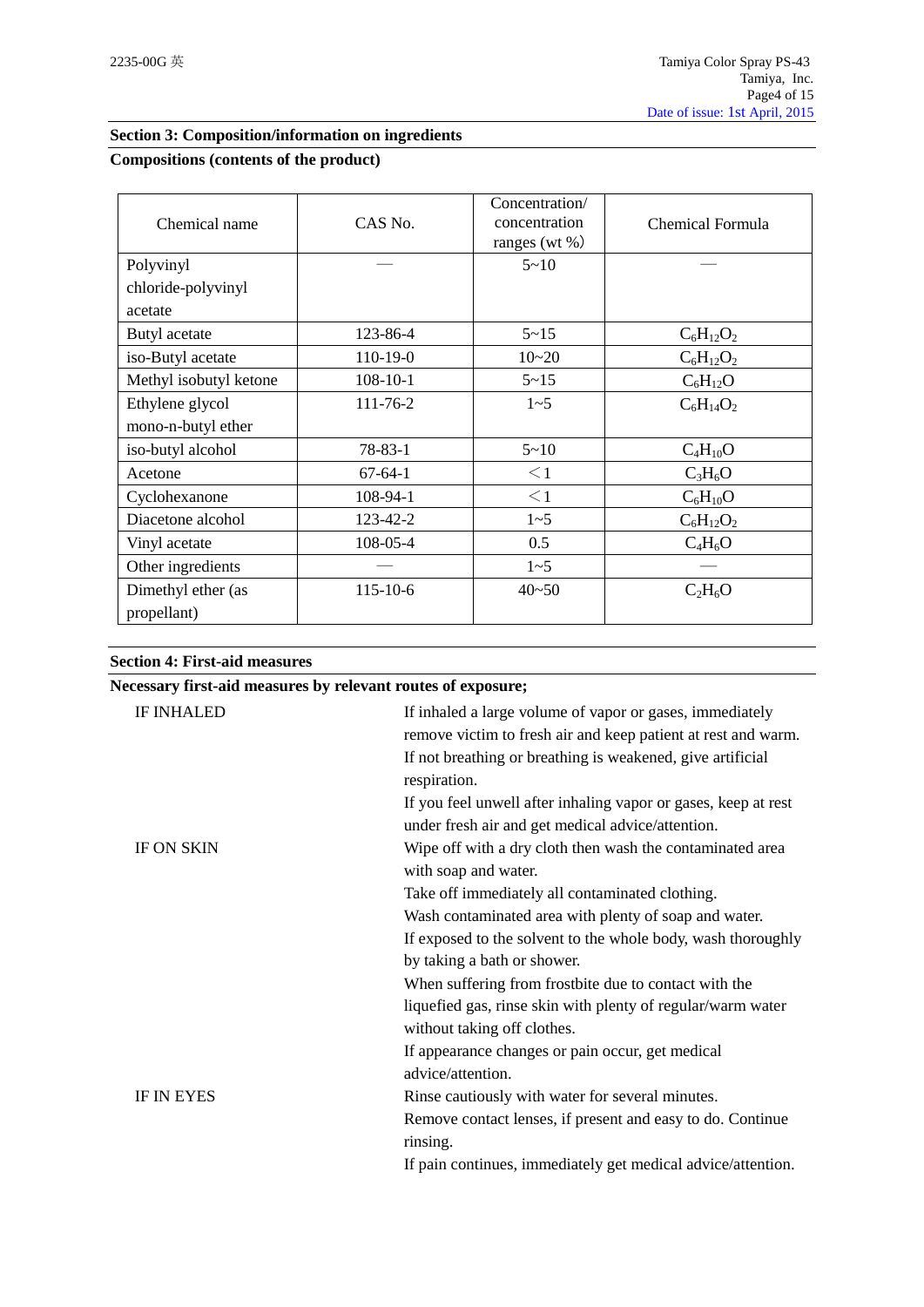IF SWALLOWED As this product is volatile, vomiting may increase risk. Immediately get medical advice/attention. Wash mouth out thoroughly with water. If unconscious, do not give anything by mouth.

#### **Most important symptoms/effects, acute and delayed;**

May cause an allergic skin reaction.

Causes serious eye irritation.

Harmful if inhaled.

Suspected of causing cancer.

Suspected of damaging fertility or the unborn child.

Causes damage to organs.

Causes damage to organs through prolonged or repeated exposure.

May cause damage to organs through prolonged or repeated exposure.

### **Indication of immediate medical attention and special treatment needed, if necessary;**

No information

## **Section 5: Fire-fighting measures**

## **Suitable (and unsuitable) extinguishing media;**

## **Suitable extinguishing media:**

Keep away from aerosol products that might explode when exposed to high temperatures. Do not use water.

In case of a small-scale fire: dry chemical powder, carbon dioxide or alcohol resistance foam. In case of a large-scale fire: carbon dioxide, fire foam, dry chemical powder or dry sand.

#### **Unsuitable extinguishing media**

Direct water

#### **Specific hazards arising from the chemical;**

Aerosol containers may explode in fire. Content is highly flammable combustible liquid.

## **Special protective equipment and precautions for fire-fighters;**

Immediately extinguish a fire with fire extinguisher.

Use the specified fire extinguisher.

Immediately remove nearby flammable materials.

Take action from windward. Avoid breathing toxic gases (e.g.  $CO$ ,  $NO<sub>x</sub>$ ).

Ensure to wear suitable protective equipment (e.g. heat resistant protective clothing, protective glasses and self-contained compressed air breathing apparatus) in firefighting.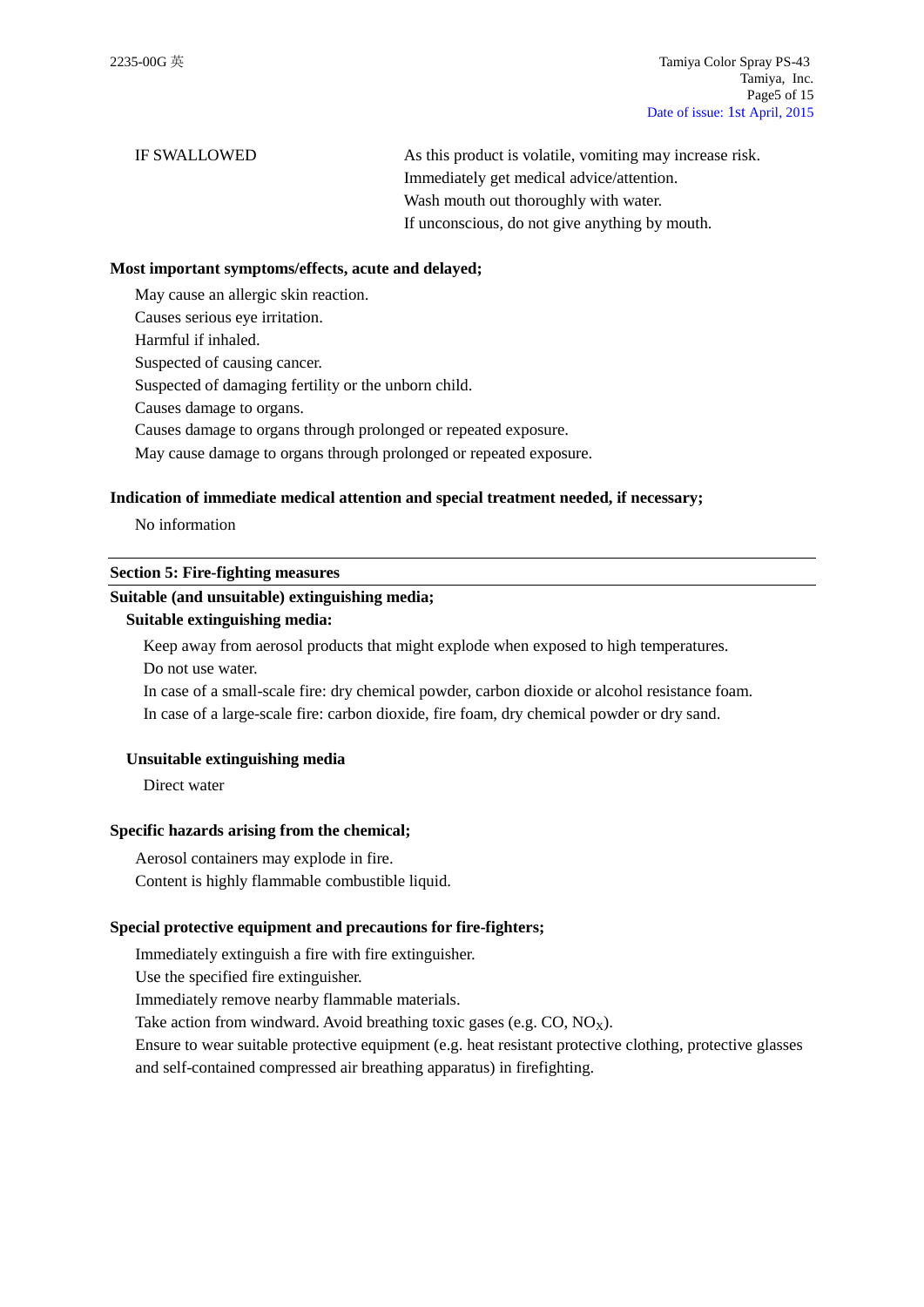## **Section 6: Accidental release measures**

## **Personal precautions, protective equipment, and emergency procedures;**

Appropriate protective equipment must be worn when handling spill of this material.

May cause organic solvent poisoning.

Hazardous to human health. This product has risk of acute or chronic effects.

Before taking any measures in the event of gas leakage (blowout), approach the spot from the windward side to empty out the gas container, with the leaking area facing upward.

Quickly remove ignition sources, high temperature materials or combustible materials from the surrounding. Evacuate people downwind from the fire. Keep out except responsible personnel.

Set up dry chemical powder or fire foam in preparation for ignition.

Pick up the gas container using tools made from materials that avoid impact/static-induced sparks (anti-spark).

Ventilate confined spaces before entering.

Wear suitable protective equipment (e.g. gloves, protective mask, apron and goggle).

Avoid release into the environment because spilled product may cause local effects.

In case of a small amount of spill, collect spilled product by absorbing in dry sand or sawdust and followed by placing it in a waste container.

If case of large amounts, prevent leakage and enclose by embankment.

Collect leakage into a closed container and then move to safe place.

Do not allow leakage to enter drains or sewers.

Dispose of contaminants or wastes in accordance with applicable laws and regulations.

## **Methods and materials for containment and cleaning up;**

Immediately remove ignition sources nearby, and set up dry chemical powder or fire foam in preparation for ignition.

Do not walk over leaked materials more than necessary.

Use non-sparking tools.

#### **Section 7: Handling and storage**

# **Precautions for safe handling**

# **Protective measures:**

Install appropriate equipment and wear suitable protective apparatus described in "Section 8: Exposure controls/personal protection".

For protection against static electricity, grounding all equipment and use explosion proof (increased safety type) electric apparatus. Take necessary measures against static electricity. Wear electro conductive work clothes and shoes.

Use anti-spark tools.

Handle the product in a well-ventilated area and accordingly store in a closed container.

If used in a closed place, install sufficient local ventilation equipment and wear suitable protective equipments during work.

Do not handle until all safety precautions have been read and understood.

Wear protective equipment to prevent from exposure.

Do not use fire, spark or high temperature materials around the product.

Do not spray on an open flame.

Containers may burst when exposed to high temperatures.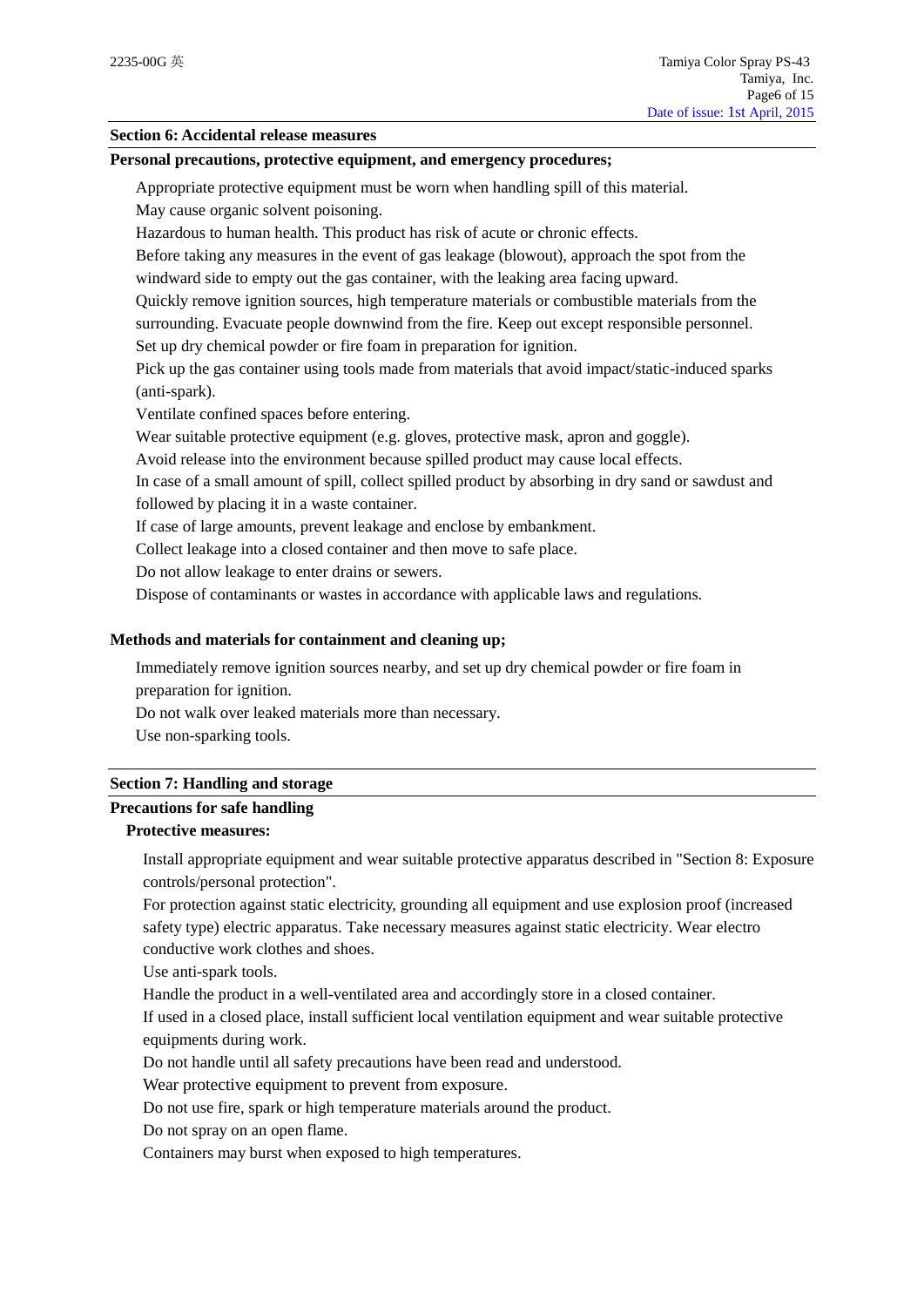When transporting, avoid making impacts on container or handling violently. Load so that falling, dropping off or damage will not occur.

Wear suitable protective equipment to avoid contact with skin, mucosa, clothing, or eyes.

Do not contact, inhale or swallow this product.

Use only outdoors or in a well-ventilated area.

#### **Advice on general occupational hygiene:**

Wash hands thoroughly after handling.

#### **Conditions for safe storage, including any incompatibilities**

## **Technical measures:**

In the storage area, install adequate light and ventilation systems to handle hazardous materials. Take precautionary measures against static discharge.

#### **Incompatible materials:**

Strong oxidizers and strong alkali

#### **Conditions for safe storage:**

Keep out of reach of children.

Keep away from direct sunlight and store in a well ventilated place.

Because gas may leak or blow out from a rusted container, avoid storing this product in high-humidity environments near water sources.

Keep away from sources of ignition or heat.

Do not put this product at place over 40°C.

Electrical equipment used in the storage area must be explosion- proof and grounded.

#### **Packing material:**

Use the packaging container in accordance with regulations.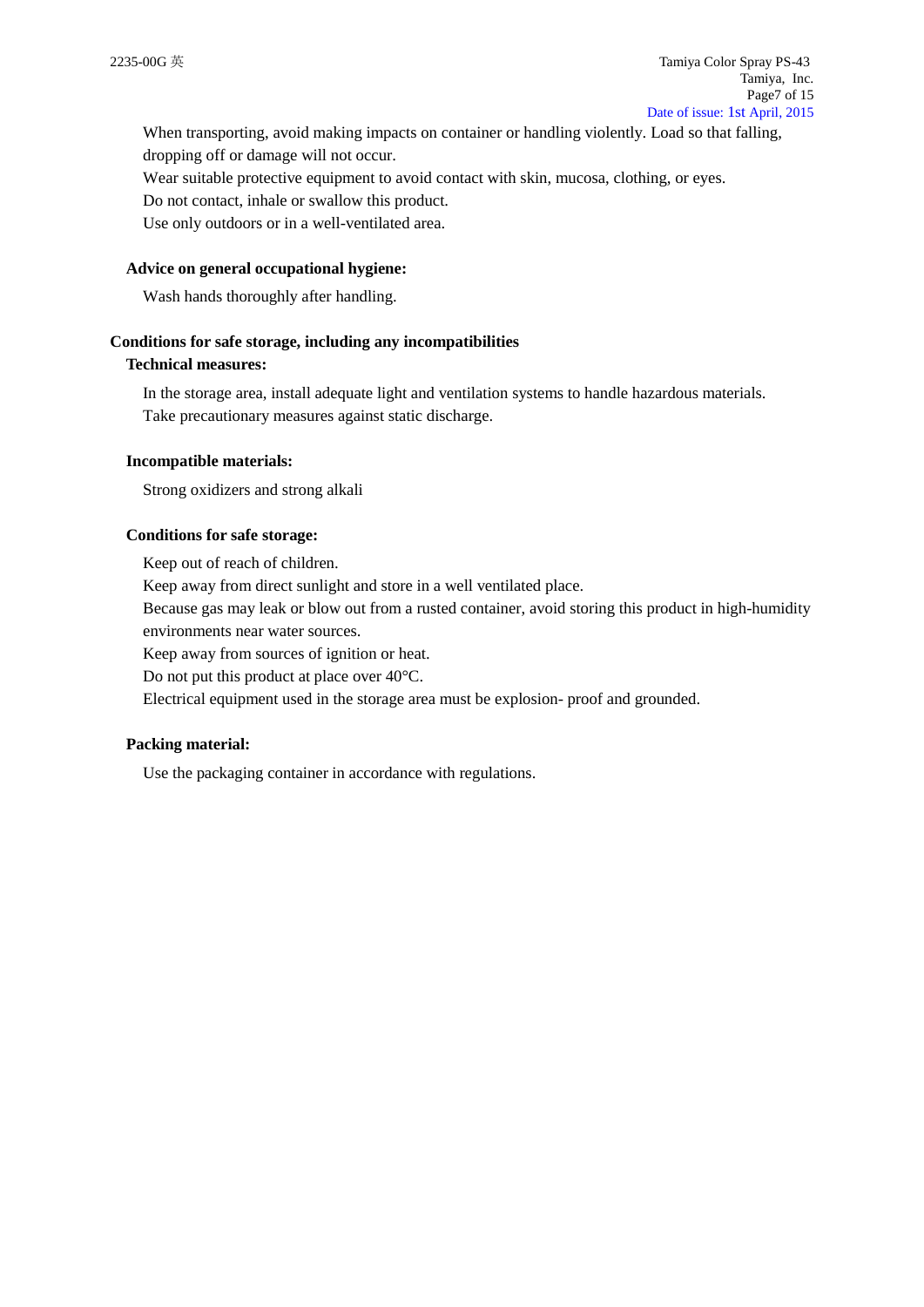| <b>Section 8: Exposure controls/personal protection</b> |  |  |  |  |
|---------------------------------------------------------|--|--|--|--|
|---------------------------------------------------------|--|--|--|--|

| <b>Occupational Exposure Limits;</b> |                                                                |
|--------------------------------------|----------------------------------------------------------------|
| <b>OSHA PEL</b>                      | 150 ppm, 710 mg/m <sup>3</sup> ( <i>n</i> -Butyl acetate)      |
|                                      | 150 ppm, 700 mg/m <sup>3</sup> (Isobutyl acetate)              |
|                                      | 100 ppm, 307 mg/m <sup>3</sup> (Methyl isobutyl ketone         |
|                                      | (Hexone))                                                      |
|                                      | 50 ppm, 240 mg/m <sup>3</sup> (2-Butoxyethanol (EGBE))         |
|                                      | 100 ppm, 300 mg/m <sup>3</sup> (Isobutanol (Isobutyl alcohol)) |
|                                      | 1,000ppm, 2,400 mg/m <sup>3</sup> (Acetone)                    |
|                                      | 50 ppm, 200 mg/m <sup>3</sup> (Cyclohexanone)                  |
|                                      | 50 ppm, 240 mg/m <sup>3</sup> (Diacetone alcohol               |
|                                      | (5-Hydroxy-4-methyl-2-pentanone))                              |
|                                      | 10ppm,30mg/m <sup>3</sup> (Vinyl acetate)                      |
| ACGIH TLV-TWA (2014)                 | 150 ppm, 713 mg/m <sup>3</sup> ( <i>n</i> -Butyl acetate)      |
|                                      | 150 ppm, 713 mg/m <sup>3</sup> (Isobutyl acetate)              |
|                                      | 20 ppm, 82 mg/m <sup>3</sup> (Methyl isobutyl ketone (Hexone)) |
|                                      | 20 ppm, 97 mg/m <sup>3</sup> (2-Butoxyethanol (EGBE))          |
|                                      | 50 ppm, $152 \text{ mg/m}^3$ (Isobutanol (Isobutyl alcohol))   |
|                                      | 500 ppm, $1,188$ mg/m <sup>3</sup> (Acetone)                   |
|                                      | 20 ppm (Cyclohexanone)                                         |
|                                      | 50 ppm, 238 mg/m <sup>3</sup> (Diacetone alcohol               |
|                                      | (5-Hydroxy-4-methyl-2-pentanone))                              |
|                                      | 10 ppm, 35 mg/m <sup>3</sup> (Vinyl acetate)                   |
| ACGIH TLV-STEL (2014)                | 200 ppm, 950 mg/m <sup>3</sup> ( <i>n</i> -Butyl acetate)      |
|                                      | 75 ppm, 307 mg/m <sup>3</sup> (Methyl isobutyl ketone          |
|                                      | (Hexone))                                                      |
|                                      | 750 ppm, $1,782$ mg/m <sup>3</sup> (Acetone)                   |
|                                      | 50 ppm (Cyclohexanone)                                         |
|                                      | 15 ppm, 53 mg/m <sup>3</sup> (Vinyl acetate)                   |
|                                      |                                                                |

# **Appropriate engineering controls;**

Use explosion proof equipment.

Take precautionary measures against static discharge.

Install eye washer and safety shower around the handling place.

With the help of a ventilator, prevent the gas steam from staying afloat.

In handling this product, make sure that there are no high-temperature devices or potential ignition sources nearby.

If used indoor, install equipment to prevent workers from direct exposure, or provide local exhaust ventilation system to prevent workers exposed to vapors.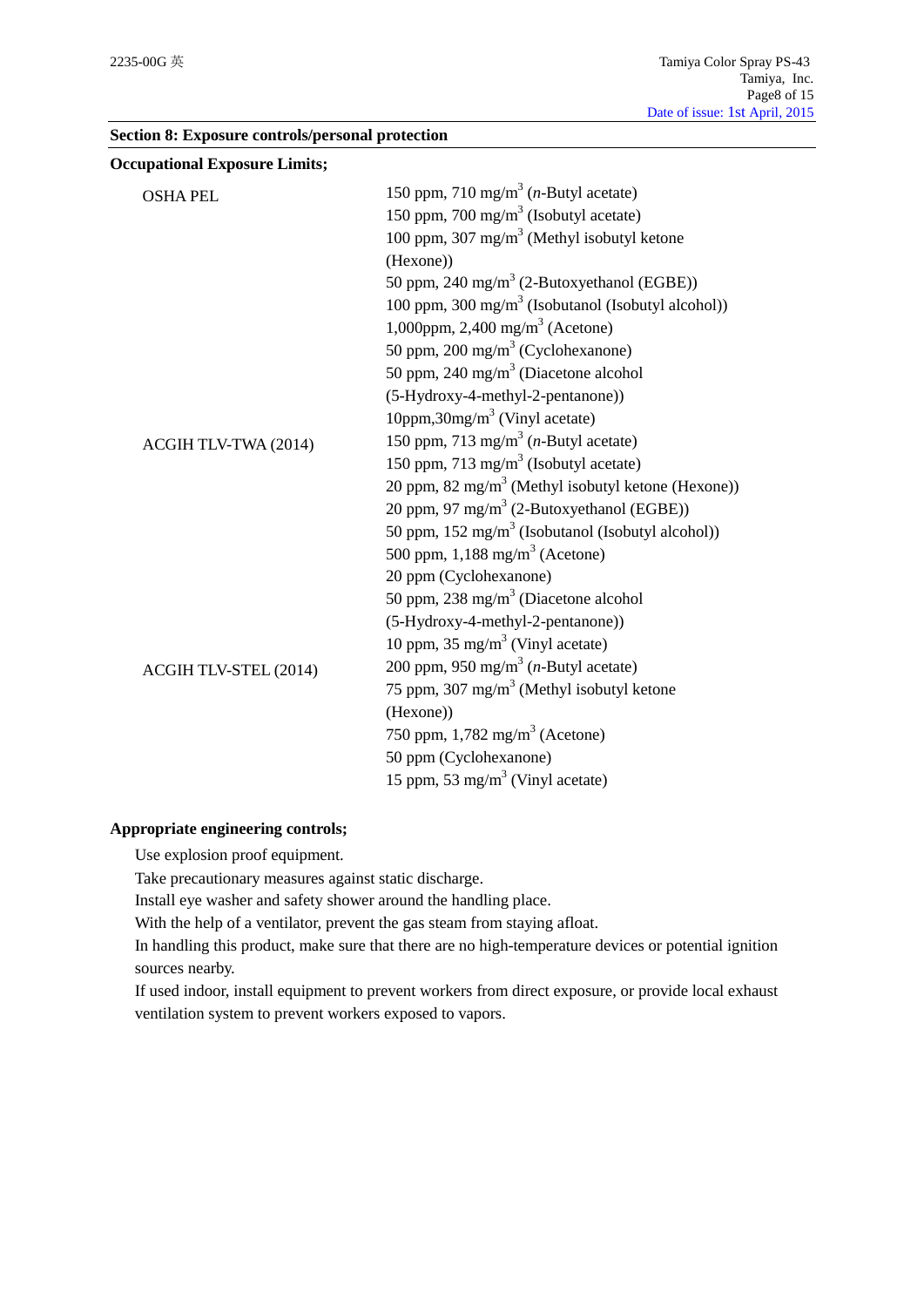# **Individual protection measures, such as personal protective equipment;**

| Respiratory protection   | Wear gas mask for organic gases, dust mask and/or              |
|--------------------------|----------------------------------------------------------------|
|                          | air-supplied respirator (in confined spaces) if necessary.     |
| Hand protection          | Wear solvent resistance protective gloves if necessary.        |
| Eye protection           | Wear protective glasses (goggle or with a side plate) or face  |
|                          | protector if necessary.                                        |
| Skin and body protection | Wear protective clothing, boots or solvent resistance apron if |
|                          | necessary.                                                     |

## **Hygiene measure**

Do not eat, drink or smoke during work. Wash hands thoroughly after handling.

## **Section 9: Physical and chemical properties**

|                               | Product Liquid        | Propellant (DME)                  |
|-------------------------------|-----------------------|-----------------------------------|
| Appearance                    | Orange liquid         | Under atmospheric pressure: Clear |
| (physical state, color, etc.) |                       | and colourless liquefied gas      |
|                               |                       | In pressure container: Clear and  |
|                               |                       | colourless liquid                 |
| Odor                          | Solvent or sharp odor | Slight sweet odor                 |
| Odor threshold                | No information        | No information                    |
| pH                            | Not applicable        | Not applicable                    |
| Melting point/freezing        |                       | $-141.5$ °C                       |
| point                         |                       |                                   |
| Initial boiling point and     | 107.9~167.9°C         | $-24.82$ °C                       |
| boiling range                 |                       |                                   |
| Flash point                   | $17^{\circ}$ C        | $-41.1$ °C                        |
| Evaporation rate              | No information        | No information                    |
| Flammability (solid, gas)     | No information        | No information                    |
| Upper/lower flammability      | No information        | No information                    |
| or explosive limits           |                       |                                   |
| Vapor pressure                | 2.0 KPa (20°C)        | $0.41$ MPa $(20^{\circ}C)$        |
| Vapor density                 | No information        | $1.59$ (Air = 1)                  |
| Relative density              | No information        | No information                    |
| Solubility (ies)              |                       | Water: 7.0 g/100 cc               |
|                               |                       | $(18^{\circ}$ C 760 mmHg)         |
| Partition coefficient:        | No information        | No information                    |
| $n$ -octanol/water            |                       |                                   |
| Auto-ignition temperature     | No information        | No information                    |
| Decomposition temperature     | No information        | No information                    |
| Viscosity                     | No information        | No information                    |
| Ignition point                | $>244^{\circ}$ C      | $350^{\circ}$ C                   |
| Range of explosion            | 1.3-15.0 vol%         | 3.4 - 24 vol%                     |
| Specific gravity              | ca. 0.9               | $0.661(20^{\circ}C)$              |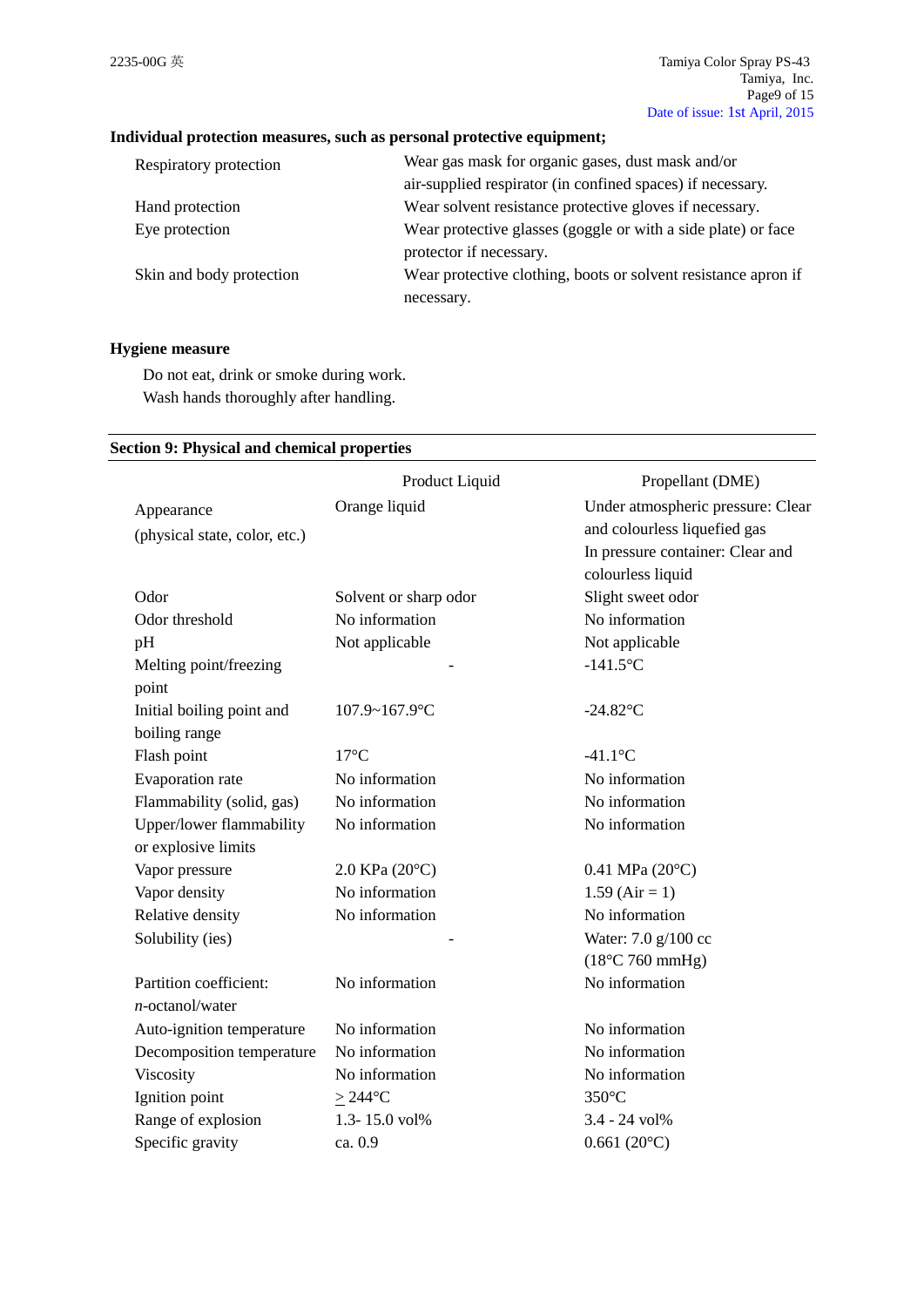## **Other information**

No information

#### **Section 10: Stability and reactivity**

#### **Reactivity**

This product may explode at 40˚C or above. Static electrical charge may induce explosion.

## **Chemical stability**

This product is a flammable liquefied gas, which tends to form an explosive gas mixture with air.

## **Possibility of hazardous reactions**

This product contains high-pressure gas. This product may explode due to heating and shock. The use of this product in cars may cause smothering or lack of oxygen. Thoroughly ventilate car after use. Before ventilating, make sure of the absence of ignition sources nearby. Keep in mind that the gas tends to stay afloat at lower positions.

## **Conditions to avoid**

Storage under high temperature and humidity conditions and use near fire (ignition source such as flame or sparks).

## **Incompatible materials**

Strong oxidizers and strong alkali

## **Hazardous decomposition products**

May produce toxic gases (e.g.  $CO$ ,  $NO_X$ ) by inflammation.

## **Section 11: Toxicological information**

## **Symptoms related to the physical, chemical and toxicological characteristics;**

Information on product:

| Acute toxicity (dermal)                 | This product is classified Category 5 by GHS classification.     |
|-----------------------------------------|------------------------------------------------------------------|
| Acute toxicity (inhalation - vapors):   | This product is classified Category 4 by GHS classification.     |
| Acute toxicity (inhalation - mist)      | This product is classified Category 5 by GHS classification.     |
| Skin corrosion/irritation               | This product is classified Category 2 by GHS classification.     |
| Serious eye damage/irritation:          | This product is classified Category 2A by GHS classification.    |
| Skin sensitization:                     | This product is classified Category 1 by GHS classification.     |
| Carcinogenicity:                        | This product is classified Category 2 by GHS classification.     |
| Reproductive toxicity:                  | This product is classified Category 2 by GHS classification.     |
| Specific target organ toxicity single   | This product is classified Category 1 (liver, blood, respiratory |
| exposure:                               | system, kidneys, central nerves and central nervous system)      |
|                                         | by GHS classification.                                           |
| Specific target organ toxicity repeated | This product is classified Category 1 (kidneys and systemic      |
| exposure:                               | toxicity) and Category 2 (blood) by GHS classification.          |
| Other toxicological information         | Contact of liquefied gas with skin may cause inflammation or     |
|                                         | frostbite.                                                       |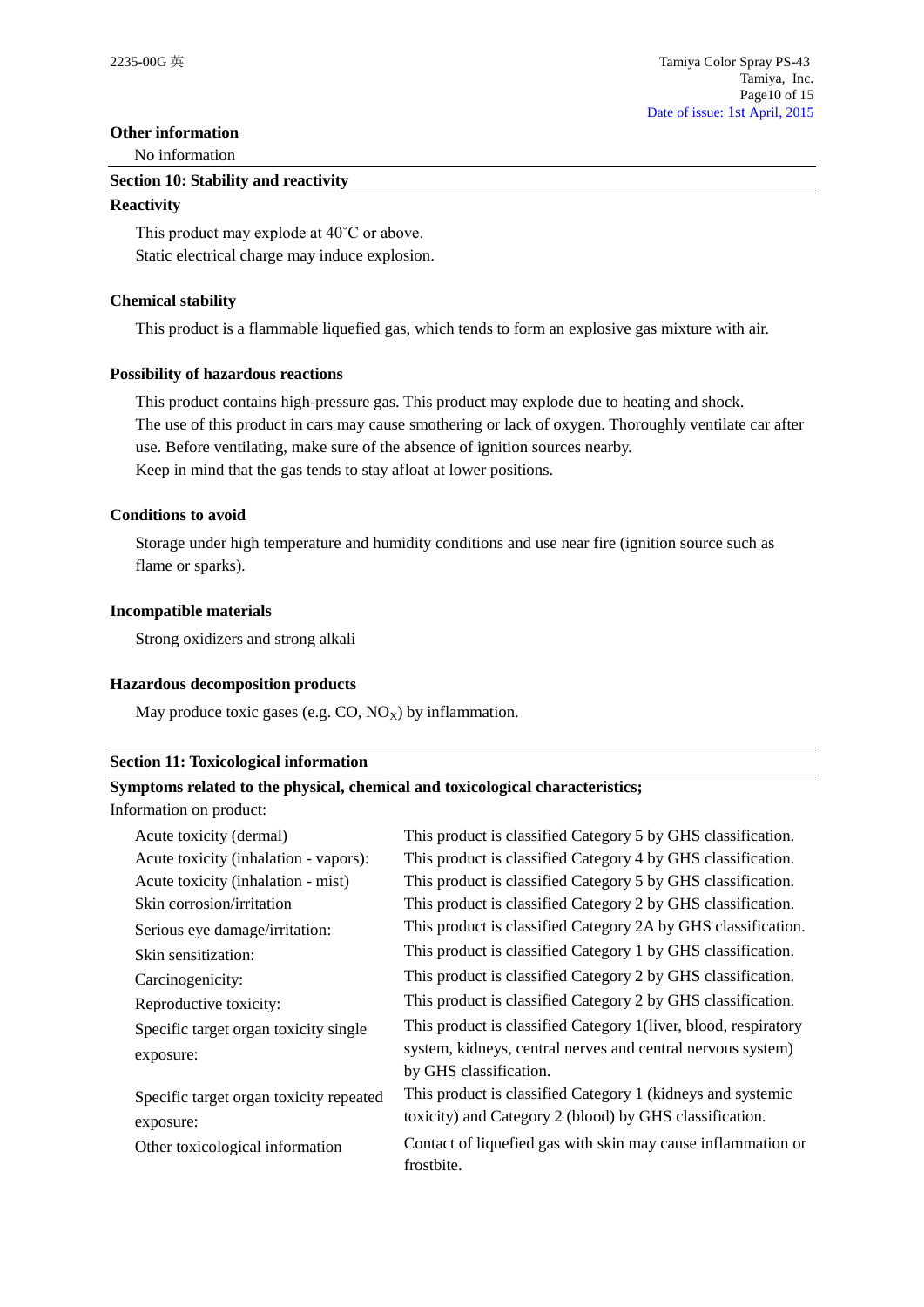# Information on ingredients:

| Acute toxicity (oral):<br>Other toxicological information                     | Rat $LD_{50} = 14,870$ mg/kg<br>No information                                                          |
|-------------------------------------------------------------------------------|---------------------------------------------------------------------------------------------------------|
| iso-Butyl acetate                                                             |                                                                                                         |
| Acute toxicity (oral):<br>Other toxicological information                     | Rat $LD_{50} = 15,400$ mg/kg<br>No information                                                          |
| Methyl isobutyl ketone                                                        |                                                                                                         |
| Acute toxicity (oral):<br>Carcinogenicity:<br>Other toxicological information | Rat $LD_{50} = 2,080$ mg/kg<br>Methyl isobutyl ketone is classified Group 2B by IARC.<br>No information |
| Ethylene glycol mono- $n$ -butyl ether                                        |                                                                                                         |
| Acute toxicity (oral):<br>Carcinogenicity:                                    | Rat $LD_{50} = 500$ mg/kg<br>Ethylene glycol mono- $n$ -butyl ether is classified Group 3 by<br>IARC.   |
| Other toxicological information                                               | No information                                                                                          |
| iso-Butyl alcohol                                                             |                                                                                                         |
| Acute toxicity (oral):<br>Other toxicological information                     | Rat $LD_{50} = 2,460$ mg/kg<br>No information                                                           |
| Acetone                                                                       |                                                                                                         |
| Aquatic acute toxicity:<br>Aquatic chronic toxicity:                          | Fish (Lepomis macrochirus) 96h-TLm = $8,300$ mg/L<br>No information                                     |
| Cyclohexanone                                                                 |                                                                                                         |
| Acute toxicity (oral):<br>Carcinogenicity:<br>Other toxicological information | Rat $LD_{50} = 1,620$ mg/kg<br>Cyclohexanone is classified Group 3 by IARC.<br>No information           |
| Diacetone alcohol                                                             |                                                                                                         |
| Acute toxicity (oral):<br>Other toxicological information                     | Rat $LD_{50} = 4,000$ mg/kg<br>No information                                                           |
| Vinyl acetate                                                                 |                                                                                                         |
| Acute toxicity (oral):<br>Carcinogenicity:<br>Other toxicological information | Rat $LD_{50} = 2,900$ mg/kg<br>Vinyl acetate is classified Group 2B by IARC.<br>No information          |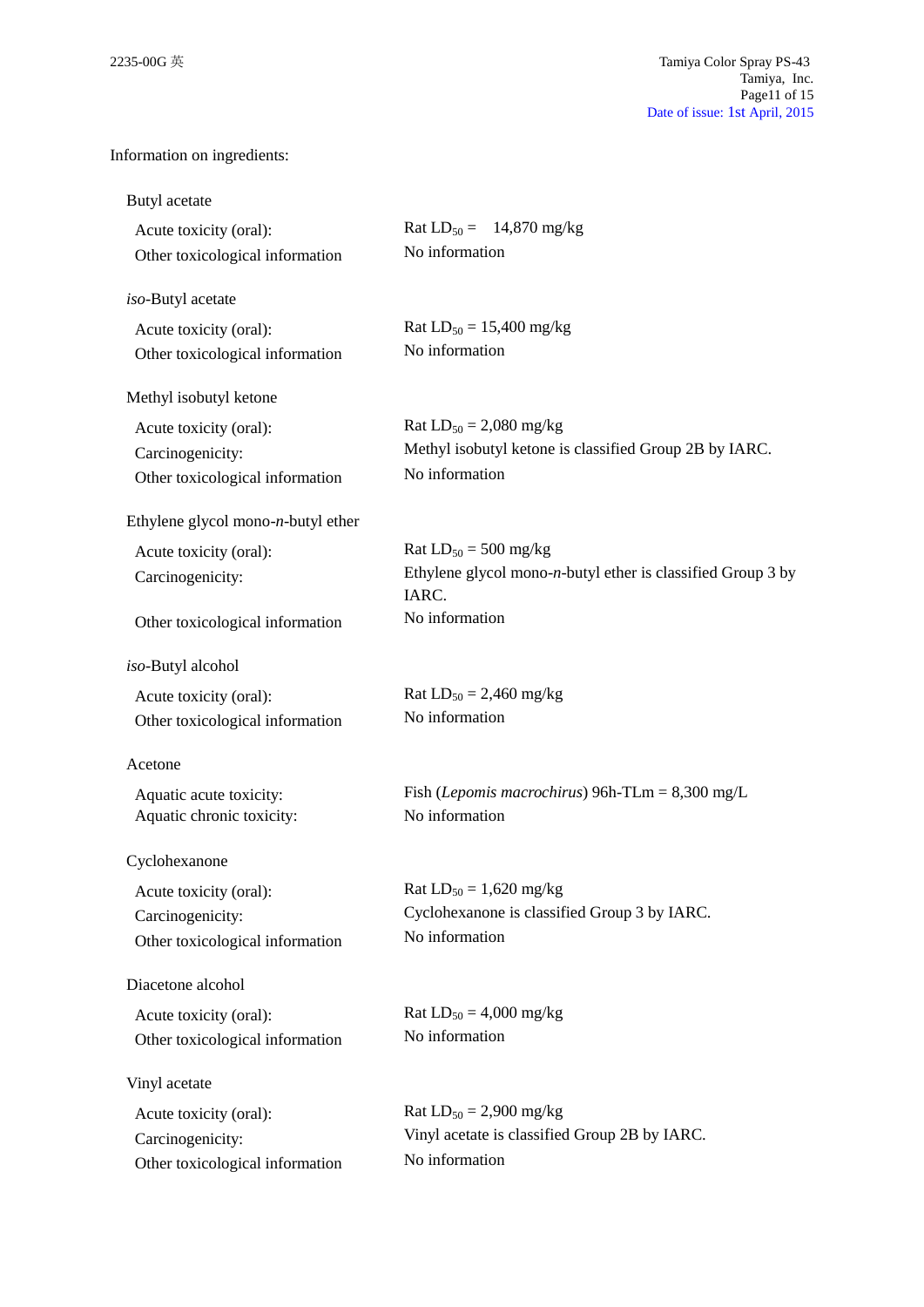## **Delayed and immediate effects and also chronic effects from short- and long-term exposure;**

May cause an allergic skin reaction. Causes serious eye irritation. Harmful if inhaled. Suspected of causing cancer.

Suspected of damaging fertility or the unborn child.

Causes damage to organs.

Causes damage to organs through prolonged or repeated exposure.

May cause damage to organs through prolonged or repeated exposure.

## **Numerical measures of toxicity (such as acute toxicity estimates);**

Acute toxicity was estimated based on ingredients of the product by additivity formula.

| <b>Section 12: Ecological information</b> |                                                                             |
|-------------------------------------------|-----------------------------------------------------------------------------|
| <b>Ecotoxicity:</b>                       |                                                                             |
| Information on product:                   | No information                                                              |
| Information on ingredients:               |                                                                             |
| Polyvinyl chloride-polyvinyl acetate      |                                                                             |
| Aquatic acute toxicity:                   | No information                                                              |
| Aquatic chronic toxicity:                 | No information                                                              |
| Butyl acetate                             |                                                                             |
| Aquatic acute toxicity:                   | A toxicity rank for aquatic life is $100 \sim 10$ ppm                       |
| Aquatic chronic toxicity:                 | No information                                                              |
| iso-Butyl acetate                         |                                                                             |
| Aquatic acute toxicity:                   | A toxicity rank for aquatic life is 1000ppm.                                |
| Aquatic chronic toxicity:                 | No information                                                              |
| Methyl isobutyl ketone                    |                                                                             |
| Aquatic acute toxicity:                   | Fish ( <i>Carassius auratus auratus</i> ) $24h$ -TLm = $460$ mg/L           |
| Aquatic chronic toxicity:                 | No information                                                              |
| Ethylene glycol mono- $n$ -butyl ether    |                                                                             |
| Aquatic acute toxicity:                   | Fish ( <i>Carassius auratus auratus</i> ) 24h-LC <sub>50</sub> = 1,700 mg/L |
| Aquatic chronic toxicity:                 | No information                                                              |
| iso-Butyl alcohol                         |                                                                             |
| Aquatic acute toxicity:                   | Fish ( <i>Carassius auratus auratus</i> ) $24h$ -TLm = $2,600$ mg/L         |
| Aquatic chronic toxicity:                 | No information                                                              |
| Acetone                                   |                                                                             |
| Aquatic acute toxicity:                   | Fish ( <i>Lepomis macrochirus</i> ) 96h-TLm = $8,300$ mg/L                  |
| Aquatic chronic toxicity:                 | No information                                                              |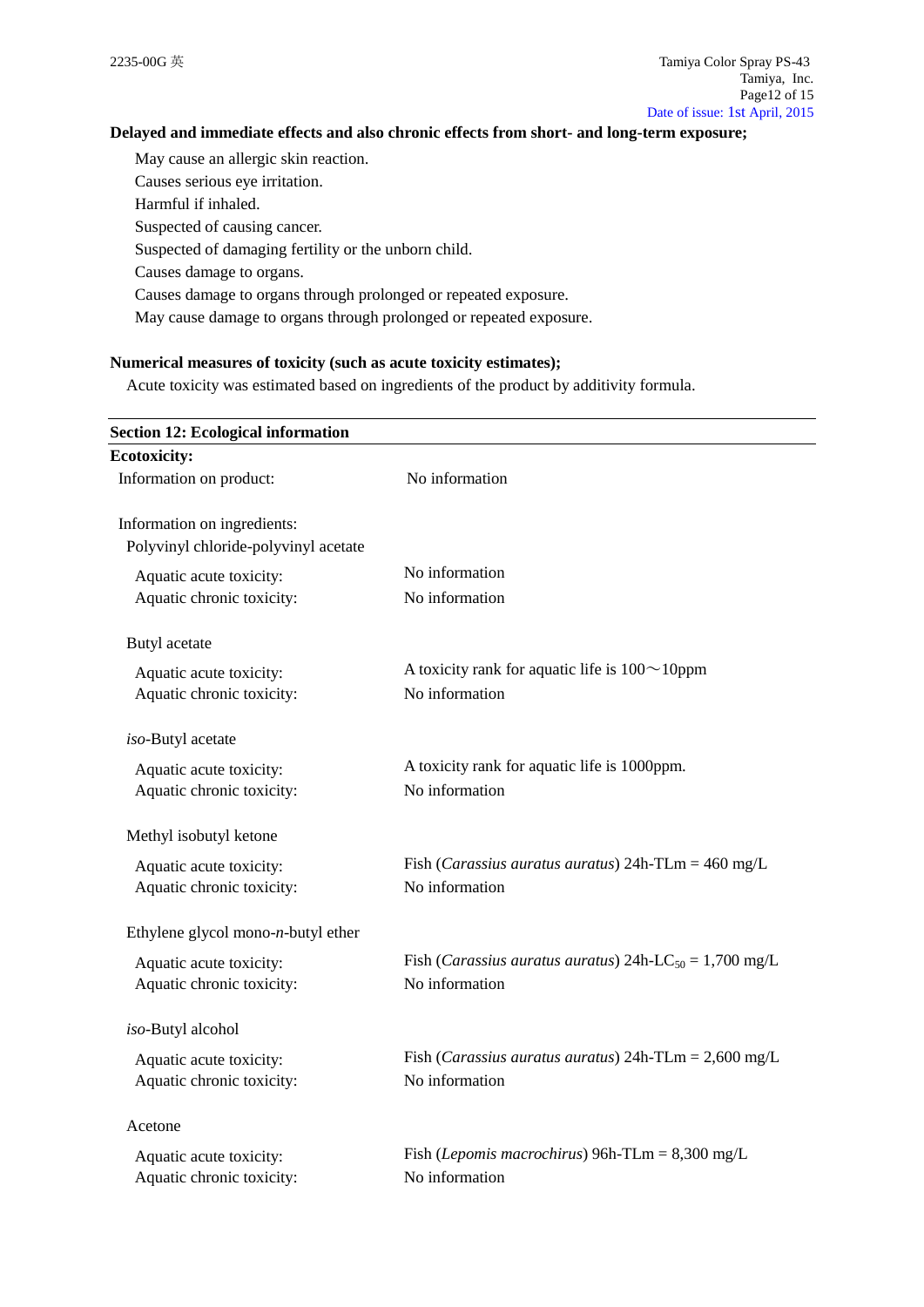| Cyclohexanone                                                       |                                                                                                                                            |
|---------------------------------------------------------------------|--------------------------------------------------------------------------------------------------------------------------------------------|
| Aquatic acute toxicity:<br>Aquatic chronic toxicity:                | Fish (Pimephales promelas) 96h-LC <sub>50</sub> = 527 mg/L<br>Fish (Bluegill sunfish) $48h$ -LC <sub>50</sub> = 460 mg/L<br>No information |
| Diacetone alcohol                                                   |                                                                                                                                            |
| Aquatic acute toxicity:<br>Aquatic chronic toxicity:                | Fish ( <i>Carassius auratus auratus</i> ) $LC_{50} = 12,250/8,930$ mg/L                                                                    |
| Vinyl acetate                                                       |                                                                                                                                            |
|                                                                     | Fish (Oryzias latipes) $LC_{50} = 2.39$ mg/L                                                                                               |
| Aquatic acute toxicity:                                             | Fish ( <i>Lepomis macrochirus</i> ) 96h-LC <sub>50</sub> = $18mg/L$<br>Crustaceans (Daphnia magna) $EC_{50} = 52/330$ mg/L                 |
| Aquatic chronic toxicity:                                           | No information                                                                                                                             |
| Dimethyl ether (as propellant)                                      |                                                                                                                                            |
| Aquatic acute toxicity:                                             | No information                                                                                                                             |
| Aquatic chronic toxicity:                                           | No information                                                                                                                             |
| Persistence and degradability:                                      |                                                                                                                                            |
| Information on product:                                             | No information                                                                                                                             |
| Information on ingredients:<br>Polyvinyl chloride-polyvinyl acetate |                                                                                                                                            |
| No information                                                      |                                                                                                                                            |
| Butyl acetate                                                       |                                                                                                                                            |
| Readily degradable.                                                 |                                                                                                                                            |
| iso-Butyl acetate                                                   |                                                                                                                                            |
| Readily degradable.                                                 |                                                                                                                                            |
| Methyl isobutyl ketone                                              |                                                                                                                                            |
| Readily degradable.                                                 |                                                                                                                                            |
| Ethylene glycol mono- $n$ -butyl ether                              |                                                                                                                                            |
| Readily degradable.                                                 |                                                                                                                                            |
| iso-Butyl alcohol                                                   |                                                                                                                                            |
| Readily degradable.                                                 |                                                                                                                                            |
| Acetone                                                             |                                                                                                                                            |
| Degradable by activated sludge.                                     |                                                                                                                                            |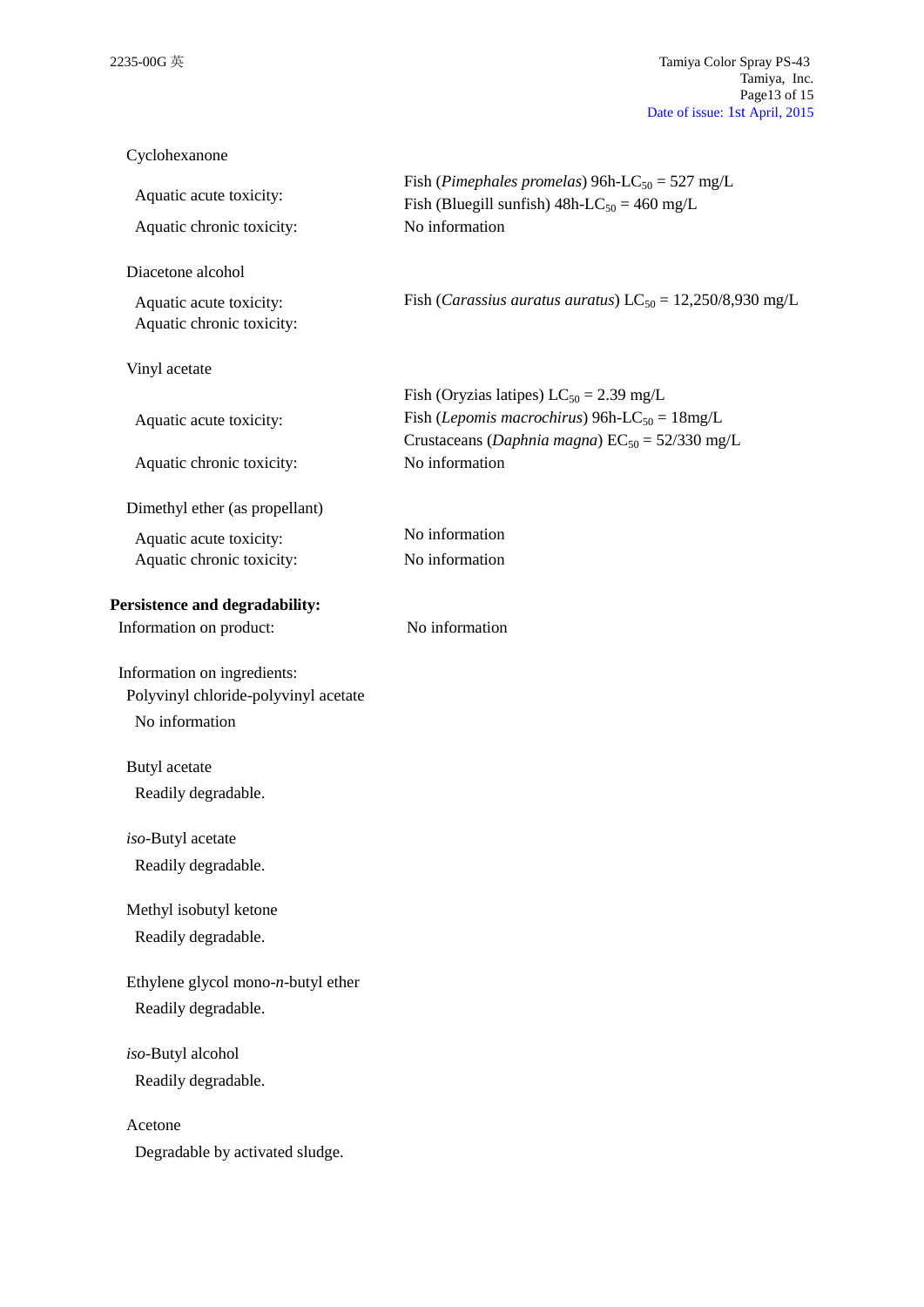# Cyclohexanone

No information

## Diacetone alcohol

Readily degradable.

## Vinyl acetate

Readily degradable (degradation by BOD = 90%) and bioaccumulative potential is low.

Dimethyl ether (as propellant) No information

## **Bioaccumulative potential:**

| Information on product: | No information |
|-------------------------|----------------|
|-------------------------|----------------|

## **Mobility in soil:**

Information on product: No information

## **Other adverse effects:**

No information available at this time. However, be careful because the leakage or disposal of the product may cause affects to the environment.

## **Section 13: Disposal considerations**

## **Waste treatment methods**

Dispose of material waste in accordance with governmental regulations.

Prevent release of material into natural.

Incinerate in a where permitted by appropriate federal, state and local regulations.

Comply with all federal, state and local regulations.

Do not dump this product into sewers, on the ground or into any body of water.

| <b>Section 14: Transport information</b> |                                                                      |
|------------------------------------------|----------------------------------------------------------------------|
| UN number                                | 1950                                                                 |
| UN proper shipping name                  | <b>AEROSOLS</b>                                                      |
| <b>Transport hazard class(es)</b>        |                                                                      |
| Packing group                            |                                                                      |
| <b>Environmental hazards</b>             | Applicable                                                           |
|                                          | Transport in bulk according to Annex II of MARPOL 73/78 and IBC code |
|                                          | Not applicable                                                       |

## **Special precautions for user**

On transportation, keep containers under 40°C.

Perform loading making sure that overrun, fall down, or any damage does not occur.